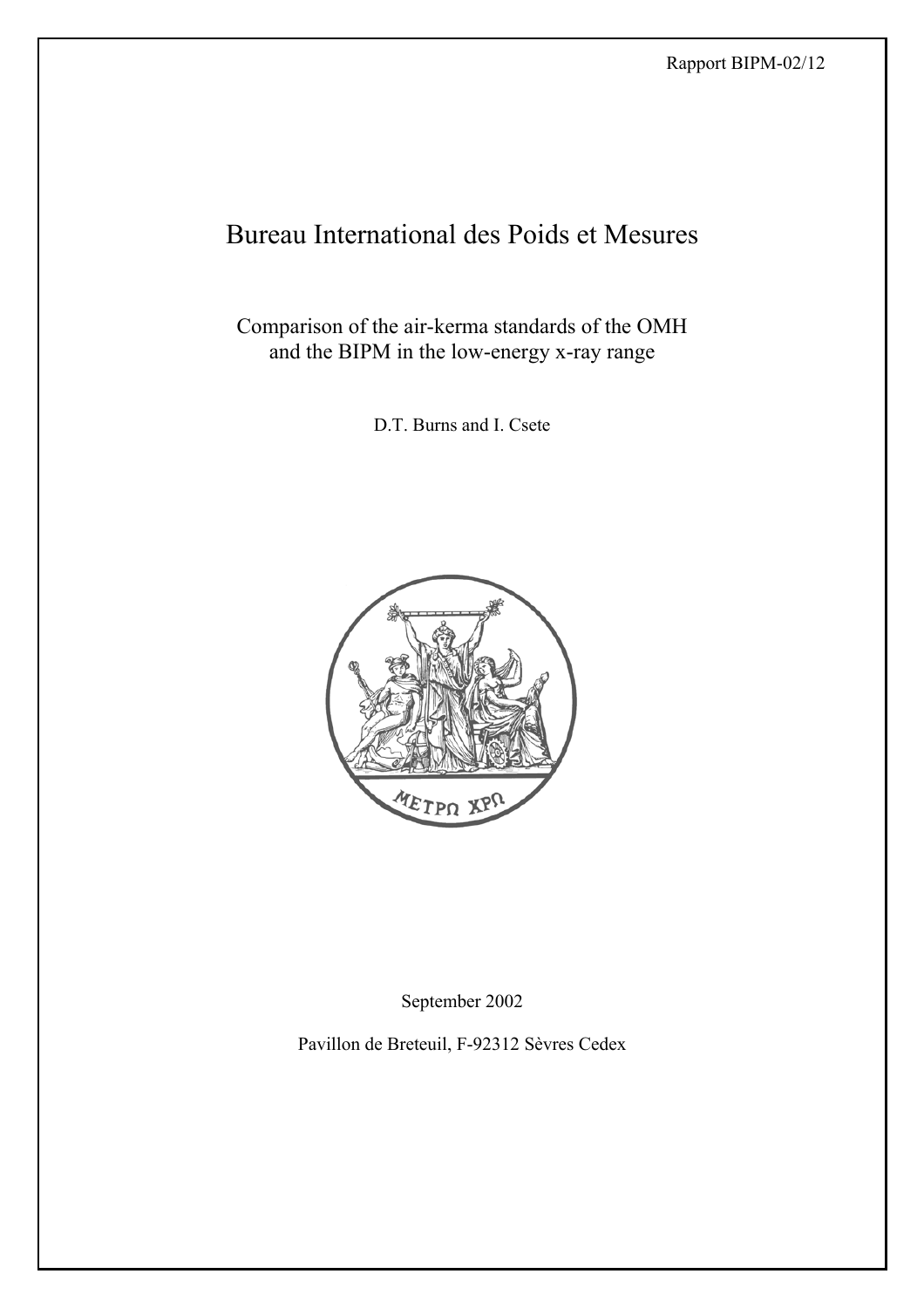## **Comparison of the air-kerma standards of the OMH and the BIPM in the low-energy x-ray range**

by D.T. Burns and I. Csete\*

Bureau International des Poids et Mesures, F-92312 Sèvres Cedex \* Országos Mérésügyi Hivatal, Budapest, Hungary

**Abstract** A direct comparison has been made between the air-kerma standards of the OMH and the BIPM in the low-energy x-ray range. The results at the different radiation qualities show the standards to be in close agreement with respect to the combined relative standard uncertainty of the comparison of  $2.5 \times 10^{-3}$ .

#### **1. Introduction**

A direct comparison has been made between the air-kerma standards of the Országos Mérésügyi Hivatal (OMH), Hungary, and the Bureau International des Poids et Mesures (BIPM) in the x-ray range from 10 kV to 50 kV. The comparison took place at the BIPM in March 2001 using the reference conditions recommended by the CCRI [1].

#### **2. Determination of the air-kerma rate**

For a free-air ionization chamber standard with measuring volume *V*, the air-kerma rate is determined by the relation

$$
\dot{K} = \frac{I}{\rho_{\text{air}} V} \frac{W_{\text{air}}}{e} \frac{1}{1 - g_{\text{air}}} \prod_{i} k_{i}
$$
 (1)

where  $\rho_{\text{air}}$  is the density of air under reference conditions, *I* is the ionization current under the same conditions,  $W_{air}$  is the mean energy expended by an electron of charge *e* to produce an ion pair in air, *g*air is the fraction of the initial electron energy lost by bremsstrahlung production in air, and  $\Pi$   $k_i$  is the product of the correction factors to be applied to the standard.

The values used for the physical constants  $\rho_{air}$  and  $W_{air}/e$  are given in Table 1. For use with this dry-air value for  $\rho_{air}$ , the ionization current *I* must be corrected for humidity and for the difference between the density of the air of the measuring volume at the time of measurement and the value given in the table<sup>1</sup>.

#### **3. Details of the standards**

 $\overline{a}$ 

Both free-air chamber standards used in the present comparison are of the conventional parallelplate design. The measuring volume *V* is defined by the diameter of the chamber aperture and the length of the collecting region. The BIPM air-kerma standard is described in [2] and [3]. The OMH XE-3 standard was previously compared with the BIPM standard in a direct comparison carried out at the BIPM in 1988, the results of which are reported in [4]. The main dimensions, the measuring volume and the polarizing voltage for each standard are shown in Table 2.

<sup>&</sup>lt;sup>1</sup> For an air temperature *T*, pressure *P* and relative humidity 50 % in the measuring volume, this involves a temperature correction  $T/T_0$ , a pressure correction  $P_0/P$ , a humidity correction  $k_h = 0.9980$ , and the factor 1.0002 to account for the change in the compressibility of dry air between  $T \sim 293$  K and  $T_0 = 273.15$  K.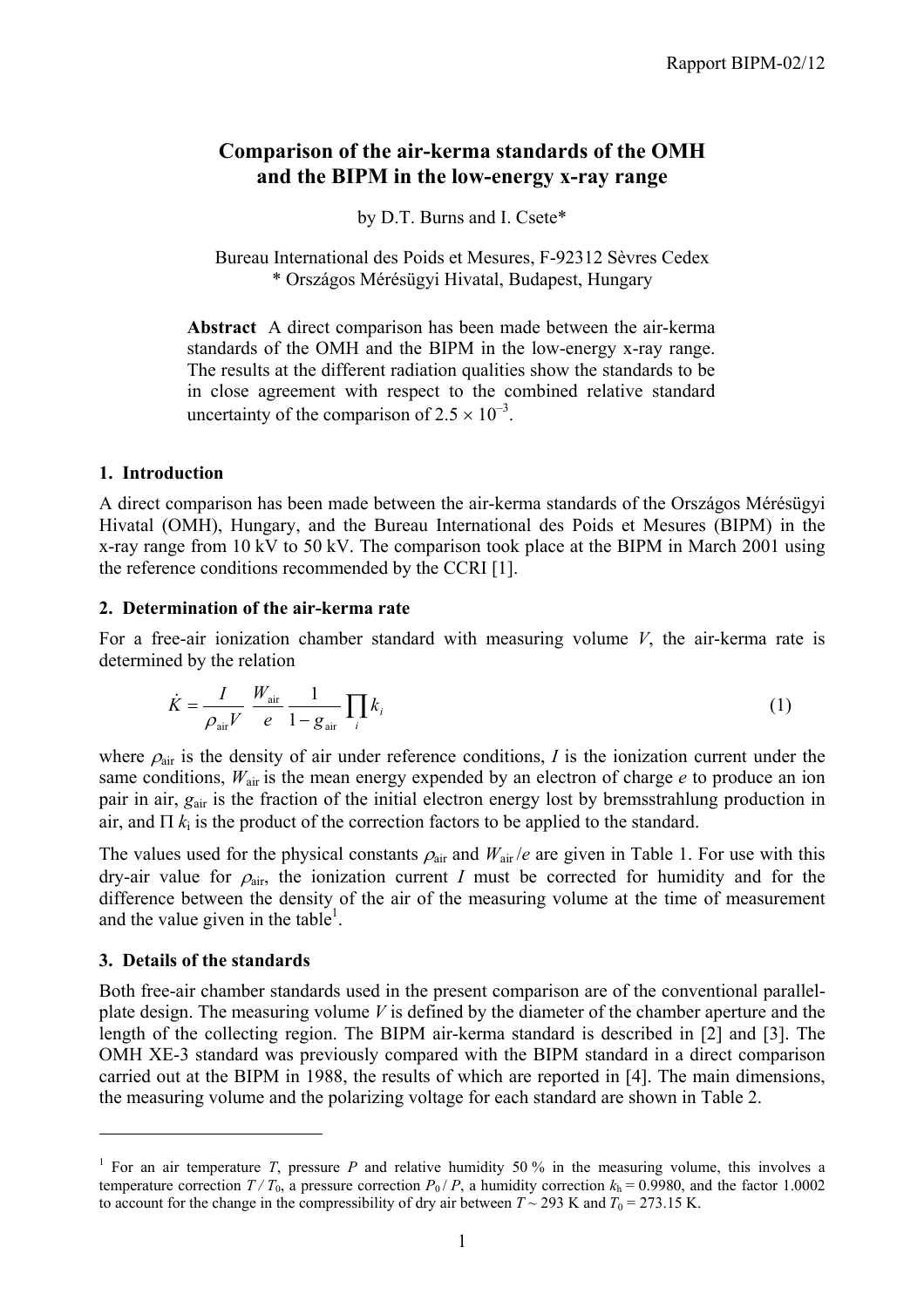| Constant                                            | Value                     | $u_i$  |
|-----------------------------------------------------|---------------------------|--------|
| $\mathit{O}_{\textrm{air}}{}^{\textrm{\textrm{+}}}$ | 1.2930 kg m <sup>-3</sup> | 0.0001 |
| $W_{\rm air}/e$                                     | 33.97 J $C^{-1}$          | 0.0015 |

## **Table 1. Physical constants used in the determination of the air-kerma rate**

 $\dot{\tau}$  *u<sub>i</sub>* is the relative standard uncertainty.

 $\ddagger$  Density of dry air at  $T_0 = 273.15$  K and  $P_0 = 101.325$  kPa.

| Standard                           | <b>BIPM</b> | OMH XE-3 |
|------------------------------------|-------------|----------|
| Aperture diameter / mm             | 4.9992      | 4.9995   |
| Air path length / mm               | 100.0       | 63.7     |
| Collecting length / mm             | 15.466      | 40.94    |
| Electrode separation / mm          | 70          | 60.0     |
| Collector width / mm               | 71          | 60.4     |
| Measuring volume / mm <sup>3</sup> | 303.58      | 803.69   |
| Polarizing voltage / V             | 1500        | 1600     |

**Table 2. Main characteristics of the standards**

# **3. Comparison procedure**

## *3.1 BIPM irradiation facility and reference beam qualities*

The comparison was carried out in the BIPM low-energy x-ray laboratory, which houses a constant-potential generator and a tungsten-anode x-ray tube with an inherent filtration of 1 mm beryllium. A beryllium filter of thickness 2.16 mm is added (for all radiation qualities) so that the half-value layer (HVL) of the present 10 kV radiation quality matches that of the original BIPM x-ray tube when the same aluminium filter is used. The generating potential is stabilized using an additional feedback system of the BIPM. Rather than use a transmission monitor, the anode current is measured and the ionization chamber current normalized for any deviation from the reference anode current. The resulting variation in the BIPM free-air chamber current over the duration of a comparison is normally not more than  $3 \times 10^{-4}$  in relative value. The radiation qualities used in the range from 10 kV to 50 kV are those recommended by the CCRI [1] and are given in Table 3 in ascending HVL from left to right.

# *3.2 Correction factors*

The correction factors applied to the ionization current measured at each radiation quality, together with their associated uncertainties, are given in Table 4 for the BIPM standard and in Table 5 for the OMH standard.

The largest correction at low energies is that due to the attenuation of the x-ray fluence along the air path between the reference plane and the centre of the collecting volume. The correction factor  $k_a$  is evaluated using the measured air-attenuation coefficients  $\mu_{air}$  given in Table 3. In practice, the values used for *k*a take account of the temperature and pressure of the air in the standard at the time of the measurements. The value for  $k_a$  for the OMH chamber at 10 kV has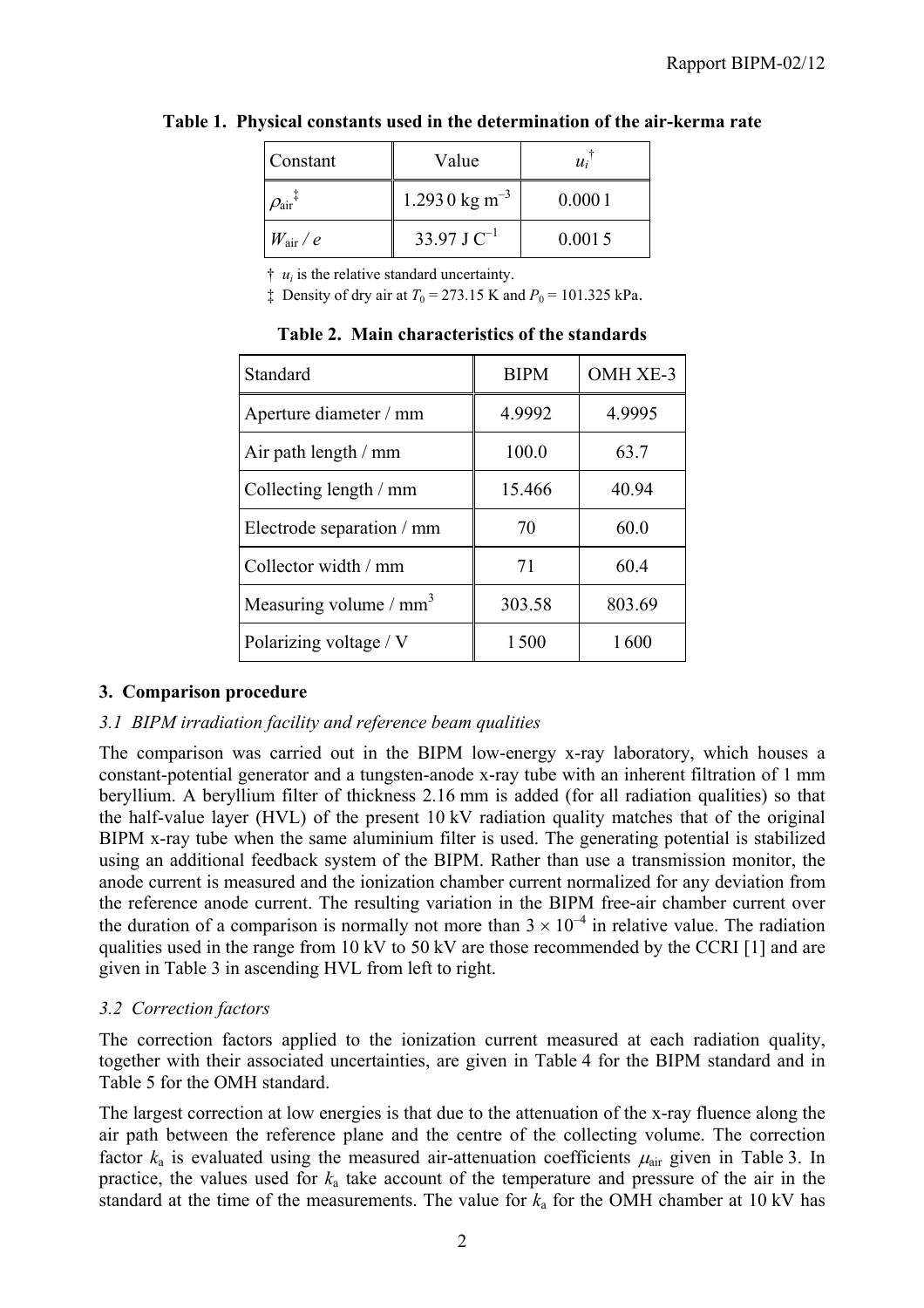been increased by the factor 1.001 1 to account for the larger mean air-attenuation coefficient for an air path length of 64 mm (the values given in Table 3 were measured at the BIPM for an air path length of 100 mm). This effect is negligible at the other radiation qualities. Ionization measurements are also corrected for changes in air attenuation arising from variations in the temperature and pressure of the ambient air between the radiation source and the reference plane.

| Radiation quality                                         | 10 kV    | 30 kV  | $25$ kV | 50 kVb | 50 kVa |
|-----------------------------------------------------------|----------|--------|---------|--------|--------|
| Generating potential / kV                                 | 10       | 30     | 25      | 50     | 50     |
| Additional Al filtration / mm                             | $\Omega$ | 0.2082 | 0.3723  | 1.0082 | 3.989  |
| Al HVL / mm                                               | 0.037    | 0.169  | 0.242   | 1.017  | 2.262  |
| $\mu_{\text{air}}^{\dagger}$ / $10^{-3}$ mm <sup>-1</sup> | 1.764    | 0.435  | 0.310   | 0.090  | 0.045  |
| $K_{\text{BIPM}}$ / mGy s <sup>-1</sup>                   | 1.00     | 1.00   | 1.00    | 1.00   | 1.00   |

**Table 3. Characteristics of the BIPM reference radiation qualities**

† Air attenuation coefficient at 293.15 K and 100 kPa, measured at the BIPM for an air path length of 100 mm.

| Radiation quality                | 10 kV  | 30 kV  | $25$ kV | 50 kVb | 50 kVa | $u_{iA}$ | $u_{iB}$ |
|----------------------------------|--------|--------|---------|--------|--------|----------|----------|
| Air attenuation $k_a^{\dagger}$  | 1.1921 | 1.0424 | 1.0309  | 1.0091 | 1.0046 | 0.0002   | 0.0001   |
| Scattered radiation $k_{\rm sc}$ | 0.9944 | 0.9956 | 0.9957  | 0.9966 | 0.9971 |          | 0.0007   |
| Electron loss $k_e$              | 1.0000 | 1.0000 | 1.0000  | 1.0000 | 1.0000 |          | 0.0001   |
| Ion recombination $k_s$          | 1.0004 | 1.0004 | 1.0004  | 1.0004 | 1.0004 | 0.0001   | 0.0001   |
| Polarity $k_{pol}$               | 1.0005 | 1.0005 | 1.0005  | 1.0005 | 1.0005 | 0.0001   |          |
| Field distortion $k_d$           | 1.0000 | 1.0000 | 1.0000  | 1.0000 | 1.0000 |          | 0.0007   |
| Aperture edge transmission $k_1$ | 1.0000 | 1.0000 | 1.0000  | 1.0000 | 1.0000 |          | 0.0001   |
| Wall transmission $k_p$          | 1.0000 | 1.0000 | 1.0000  | 1.0000 | 1.0000 | 0.0001   |          |
| Humidity $k_h$                   | 0.9980 | 0.9980 | 0.9980  | 0.9980 | 0.9980 |          | 0.0003   |
| $1-g_{\text{air}}$               | 1.0000 | 1.0000 | 1.0000  | 1.0000 | 1.0000 |          | 0.0001   |

**Table 4. Correction factors for the BIPM standard**

† These are nominal values for 293.15 K and 100 kPa; each measurement is corrected using the air temperature and pressure measured at the time.

All measured ionization currents are corrected for ion recombination. The measured values for the ion recombination correction  $k<sub>s</sub>$  for the BIPM standard are given in Table 4. For the OMH standard, the values for *k*s given in Table 5 for the BIPM air-kerma rates are derived from measurements of initial and volume recombination at the OMH.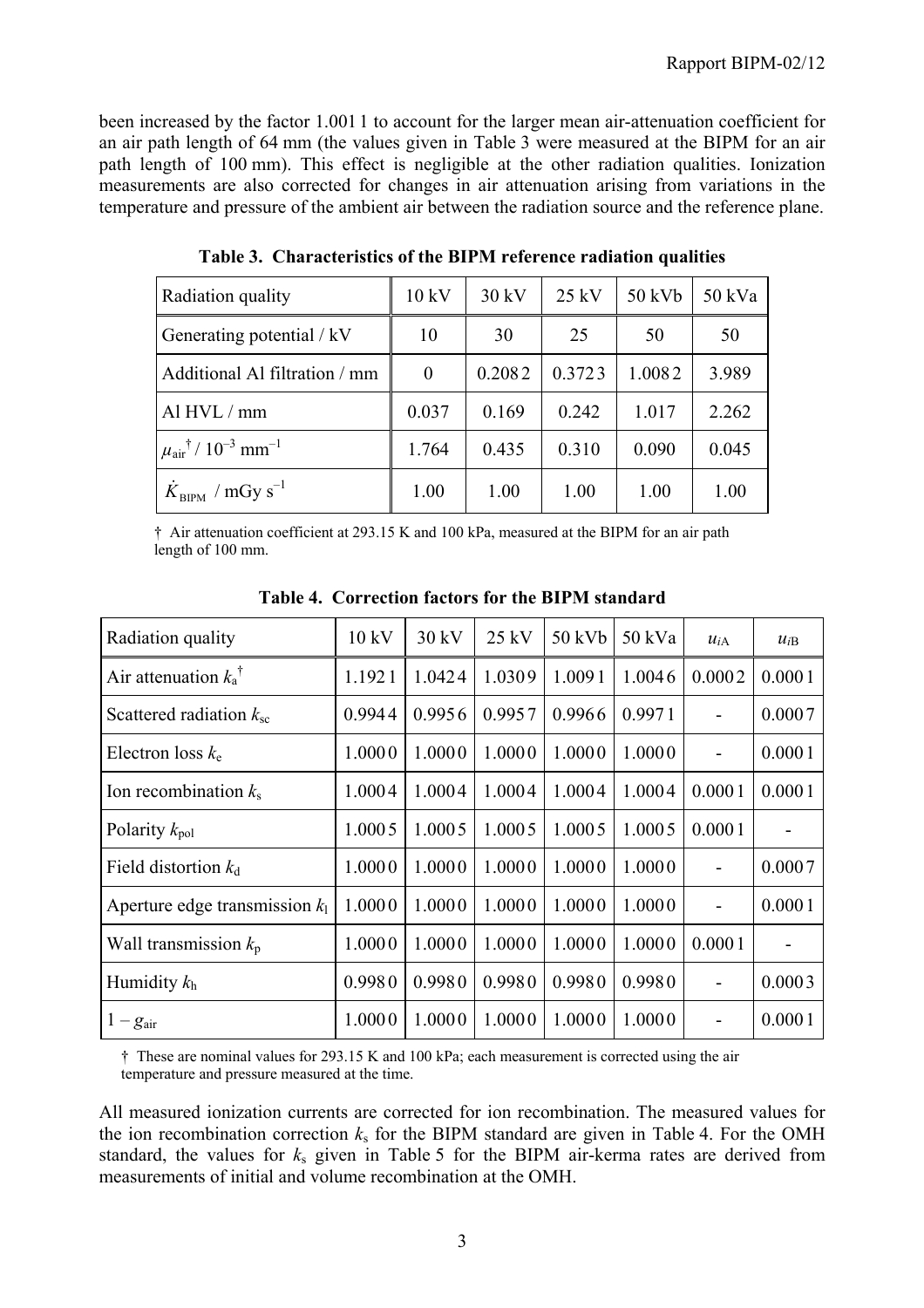| Radiation quality                | 10 kV  | 30 kV  | $25$ kV | 50 kVb | 50 kVa | $u_{iA}$ | $u_{iB}$ |
|----------------------------------|--------|--------|---------|--------|--------|----------|----------|
| Air attenuation $k_a^{\dagger}$  | 1.1189 | 1.0281 | 1.0199  | 1.0057 | 1.0029 | 0.0002   | 0.0001   |
| Scattered radiation $k_{\rm sc}$ | 0.9968 | 0.9977 | 0.9977  | 0.9982 | 0.9984 |          | 0.0015   |
| Electron loss $k_e$              | 1.0000 | 1.0000 | 1.0000  | 1.0000 | 1.0002 |          | 0.0005   |
| Ion recombination $k_s$          | 1.0005 | 1.0005 | 1.0005  | 1.0005 | 1.0005 | 0.0004   | 0.0001   |
| Field distortion $k_d$           | 1.0000 | 1.0000 | 1.0000  | 1.0000 | 1.0000 |          | 0.0005   |
| Aperture edge transmission $k_1$ | 1.0000 | 1.0000 | 1.0000  | 1.0000 | 1.0000 |          | 0.0001   |
| Wall transmission $k_p$          | 1.0000 | 1.0000 | 1.0000  | 1.0000 | 1.0000 | 0.0001   | 0.0001   |
| Humidity $k_h$                   | 0.9980 | 0.9980 | 0.9980  | 0.9980 | 0.9980 |          | 0.0003   |
| $1-g_{\text{air}}$               | 1.0000 | 1.0000 | 1.0000  | 1.0000 | 1.0000 |          | 0.0002   |

**Table 5. Correction factors for the OMH standard**

† These are nominal values for 293.15 K and 100 kPa and apply to the comparison measurements at the BIPM; each measurement is corrected using the air temperature and pressure measured at the time.

#### *3.3 Chamber positioning and measurement procedure*

The OMH chamber was positioned close to the BIPM chamber and both remained fixed throughout the comparison; the alternation of measurements between chambers was carried out by displacement of the radiation source. Alignment on the beam axis was measured to around 0.1 mm and this position was reproducible to better than 0.01 mm. An off-axis displacement of 0.1 mm produces a relative change in the measured current of no more than  $3 \times 10^{-4}$  at 10 kV and at 50 kV. No correction is applied for the radial non-uniformity of the beam over the different aperture diameters. The reference plane for each chamber was positioned at 500 mm from the radiation source for all qualities. This distance was measured to 0.03 mm and was reproducible to better than 0.01 mm. The beam diameter in the reference plane is 45 mm for all qualities.

The air temperature for the OMH chamber was taken to be that of the ambient air, an assumption which is normally good to around 0.05 K. The leakage current was measured before and after each series of ionization current measurements and a correction made based on the mean of these leakage measurements. For the BIPM chamber the leakage current, relative to the ionization current, was less than  $2 \times 10^{-4}$  and for the OMH chamber around  $3 \times 10^{-4}$ . The relative standard uncertainty of the mean of a series of seven measurements for the OMH standard at each polarity was less than  $2 \times 10^{-4}$ , with no polarity difference measurable at this level. Taking into account a relative standard uncertainty of  $3 \times 10^{-4}$  arising from the typical day-to-day repeatability of current measurements in the BIPM facility, a type A relative standard uncertainty of  $4 \times 10^{-4}$  is taken for current measurements using the OMH chamber. For the BIPM standard, two sets of seven current measurements were made (positive polarity only), the mean current being determined with a relative standard uncertainty of typically  $2 \times 10^{-4}$ .

## **4. Supporting measurements**

## *4.1 Indirect comparison using transfer chamber*

At the same time as the direct comparison, a transfer chamber type Radcal 10X5-6M, serial number 8626, was calibrated at the BIPM. This chamber had previously been calibrated at the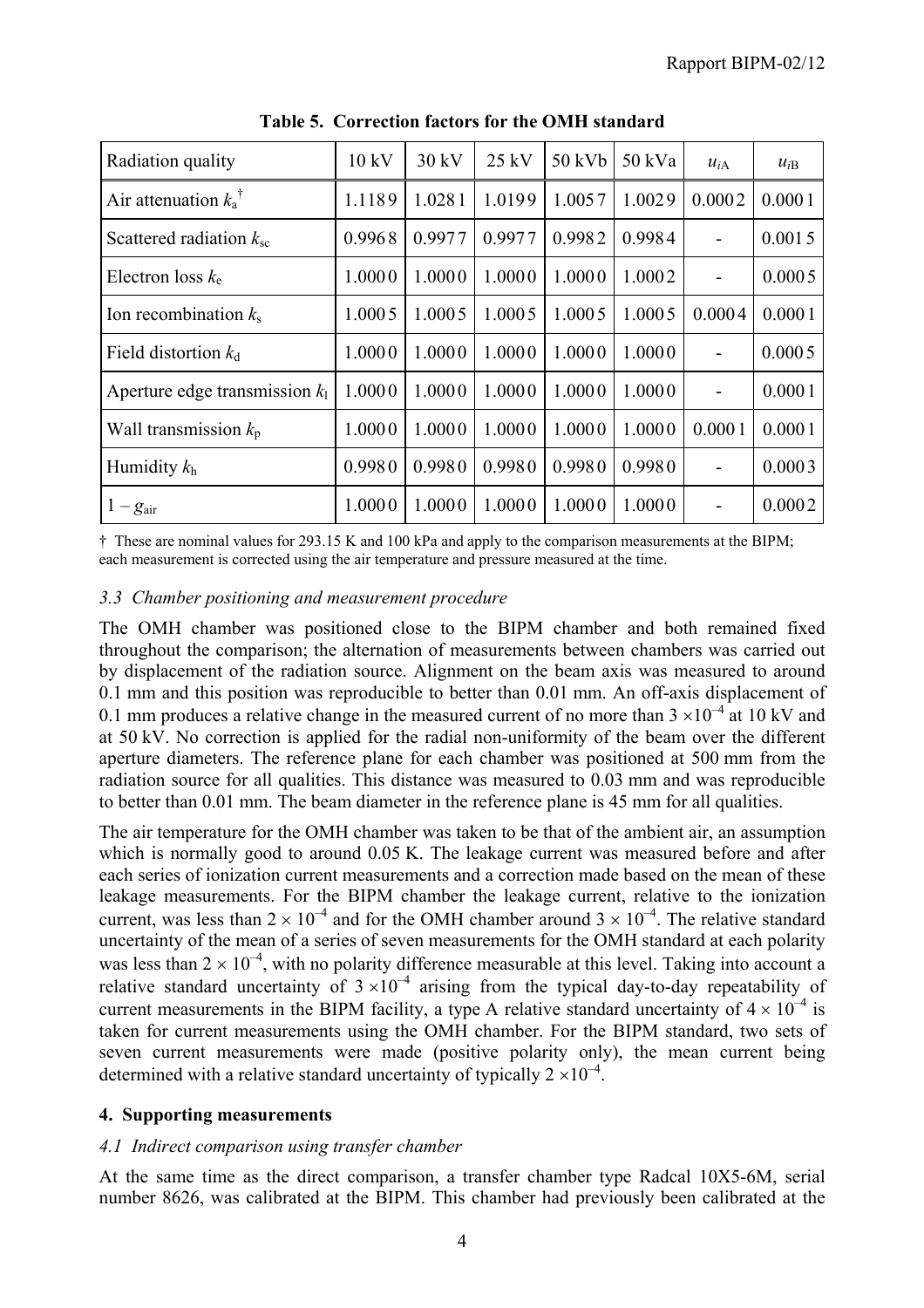OMH and subsequent to the BIPM measurements was recalibrated at the OMH. No build-up cap was used for the calibrations at either laboratory.

The calibration conditions at the two laboratories differ somewhat. The OMH calibrations were carried out at a distance of 500 mm with field diameter 60 mm, whereas the BIPM calibrations were at 500 mm with field diameter 95 mm. The characteristics of the OMH radiation qualities are given in Table 6 and those for the BIPM in Table 3. A second BIPM calibration for the 50 kVb quality at 4.6 mGy s<sup>-1</sup> (instead of the standard 1.0 mGy s<sup>-1</sup>) gave a calibration coefficient higher by the factor 1.001 1 (0.0002). From this one can deduce a set of correction factors for the differences in the OMH and BIPM air-kerma rates, as given in the table.

The calibration coefficients at 20 °C and 101.325 kPa and for a polarizing voltage of 250 V (positive polarity) are given in Table 6. The OMH value at each radiation quality is the result of a single calibration before and after the BIPM measurements. For all qualities other than 10 kV a decrease is evident, indicating a change in the chamber response. The statistical relative standard uncertainty of the OMH mean value at each quality (other than 10 kV) is estimated to be  $2.6 \times 10^{-3}$ . The 10 kV results at the OMH have a larger uncertainty arising from air attenuation. The BIPM values are the results of a single calibration at each quality; a standard uncertainty of  $5 \times 10^{-4}$  is assumed which represents the typical short-term repeatability of BIPM calibrations for well-behaved ionization chambers. The results at 10 kV and 30 kV are corrected for the aperture effect noted in Section 4.2.

| Radiation quality                                                         | 10 kV    | 30 kV  | $25$ kV | 50 kVb | 50 kVa |
|---------------------------------------------------------------------------|----------|--------|---------|--------|--------|
| OMH Al filtration / mm                                                    | $\theta$ | 0.235  | 0.455   | 1.13   | 4.24   |
| OMH Al HVL / mm                                                           | 0.034    | 0.17   | 0.25    | 1.03   | 2.25   |
| OMH $\mu$ <sub>air</sub> <sup>†</sup> / 10 <sup>-3</sup> mm <sup>-1</sup> | 1.90     | 0.402  | 0.264   | 0.081  | 0.046  |
| $\dot{K}_{OMH}$ / mGy s <sup>-1</sup>                                     | 0.9      | 4.2    | 1.9     | 2.7    | 0.8    |
| $N_{K,\text{OMH}}$ (pre-comp) / Gy $\mu\text{C}^{-1}$                     | 4.800    | 4.812  | 4.812   | 4.865  | 4.915  |
| $N_{K,\text{BIPM}}$ / Gy $\mu\text{C}^{-1}$                               | 4.890    | 4.820  | 4.811   | 4.822  | 4.876  |
| $N_{K,OMH}$ (post-comp) / Gy $\mu$ C <sup>-1</sup>                        | 4.822    | 4.790  | 4.806   | 4.842  | 4.897  |
| Recombination corr to $N_{K,\text{OMH}}$                                  | 1.0000   | 0.9991 | 0.9997  | 0.9995 | 1.0000 |
| $N_{K,\text{OMH}}/N_{K,\text{BIPM}}$                                      | 0.9852   | 0.9959 | 0.9993  | 1.0061 | 1.0063 |

**Table 6. Calibration coefficients for transfer chamber Radcal / 8626**

† Air attenuation coefficient at 293.15 K and 100 kPa, measured at the OMH for an air path length of 63.7 mm.

The combined relative standard uncertainty for OMH calibrations is  $6 \times 10^{-3}$ , except for the 10 kV quality where it is  $1 \times 10^{-2}$  (the higher value due to the air-attenuation correction). For the BIPM the value is  $2.0 \times 10^{-3}$ . Given these uncertainties, the indirect comparison shows the standards to be in reasonable agreement, except for the 10 kV quality. Agreement with the results of the direct comparison is poorer than one might expect from the statistical uncertainties. This may be due to problems associated with the x-ray tube set-up and beam profile at the OMH.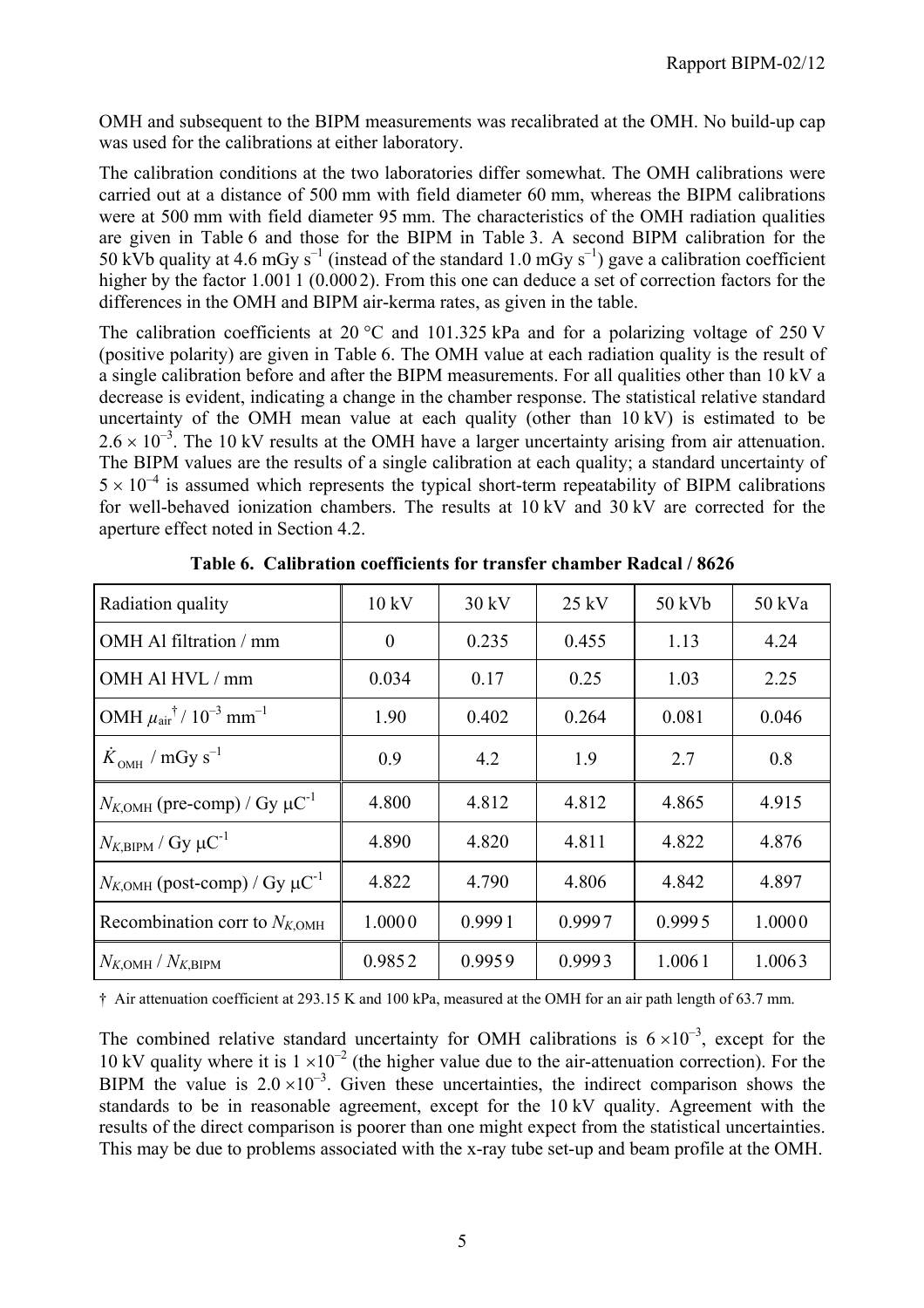## *4.2 Comparison of apertures*

Using an appropriate adaptor, the OMH aperture of diameter 4.999 5 mm was alternated in the BIPM chamber with the BIPM aperture of diameter 4.999 2 mm. The parameter of interest, *i*a, is the ionization current per unit aperture area and the ratio  $i_{a,OMH}/i_{a,BIPM}$  was measured as a function of radiation quality. The results are given in Table 7.

The spread of the results for the three higher qualities is consistent with the statistical standard uncertainty of 0.000 3 for each measured value, with mean value 0.999 8. However, the results show a decrease towards the lower qualities. This effect was also evident when the same two apertures were compared in 1988. These results are also given in the table, revised from the published value [4] to account for the new estimate of the OMH aperture diameter (the 1998 value being 5.004 mm). Recent measurements at the BIPM suggest that the trend with energy appears to be related to the use of the small BIPM aperture; measurements with the larger BIPM aperture (diameter 0.9941 mm) do not show this trend. To account for this effect, data from various aperture comparisons have been used to derive the correction factors 1.001 4 (0.000 4) and  $1.0006(0.0003)$  for the use of the small BIPM aperture at the 10 kV and 30 kV qualities, respectively.

| Radiation quality                              | $10 \text{ kV}$ | $30 \text{ kV}$          | 25 kV  | 50 kVb | 50 kVa |
|------------------------------------------------|-----------------|--------------------------|--------|--------|--------|
| $i_{a,\text{OMH}}/i_{a,\text{BIPM}}$ (present) | 0.9982          | 0.9991                   | 0.9996 | 1.0001 | 0.9997 |
| $1988$ (revised)                               | 0.9989          | $\overline{\phantom{a}}$ | 0.9995 | 1.0004 | 1.0005 |

**Table 7. Results of aperture comparisons**

# **5. Uncertainties**

The uncertainties associated with the primary standards and with the results of the comparison are listed in Table 8.

| Standard                                            |                          | <b>BIPM</b> | <b>OMH</b> |          |  |  |
|-----------------------------------------------------|--------------------------|-------------|------------|----------|--|--|
| Relative standard uncertainty                       | $u_{iA}$                 | $u_{iB}$    | $u_{iA}$   | $u_{iB}$ |  |  |
| Ionization current                                  | 0.0002                   | 0.0002      | 0.0004     | 0.0002   |  |  |
| Volume                                              | 0.0003                   | 0.0005      | 0.0010     | 0.0005   |  |  |
| Positioning                                         | 0.0001                   | 0.0001      | 0.0001     | 0.0001   |  |  |
| Correction factors (excl. $k_h$ )                   | 0.0003                   | 0.0010      | 0.0005     | 0.0017   |  |  |
| Humidity $k_h$                                      |                          | 0.0003      |            | 0.0003   |  |  |
| Physical constants                                  |                          | 0.0015      |            | 0.0015   |  |  |
|                                                     | 0.0006                   | 0.0019      | 0.0012     | 0.0023   |  |  |
| $\dot{K}_{\rm Standard}$                            | 0.0020<br>0.0026         |             |            |          |  |  |
| $\dot{K}_{\text{OMH}}/\dot{K}_{\text{\tiny{RIPM}}}$ | $u_c = 0.0025^{\dagger}$ |             |            |          |  |  |

**Table 8. Uncertainties associated with the comparison results**

† Takes account of correlations in Type B uncertainties.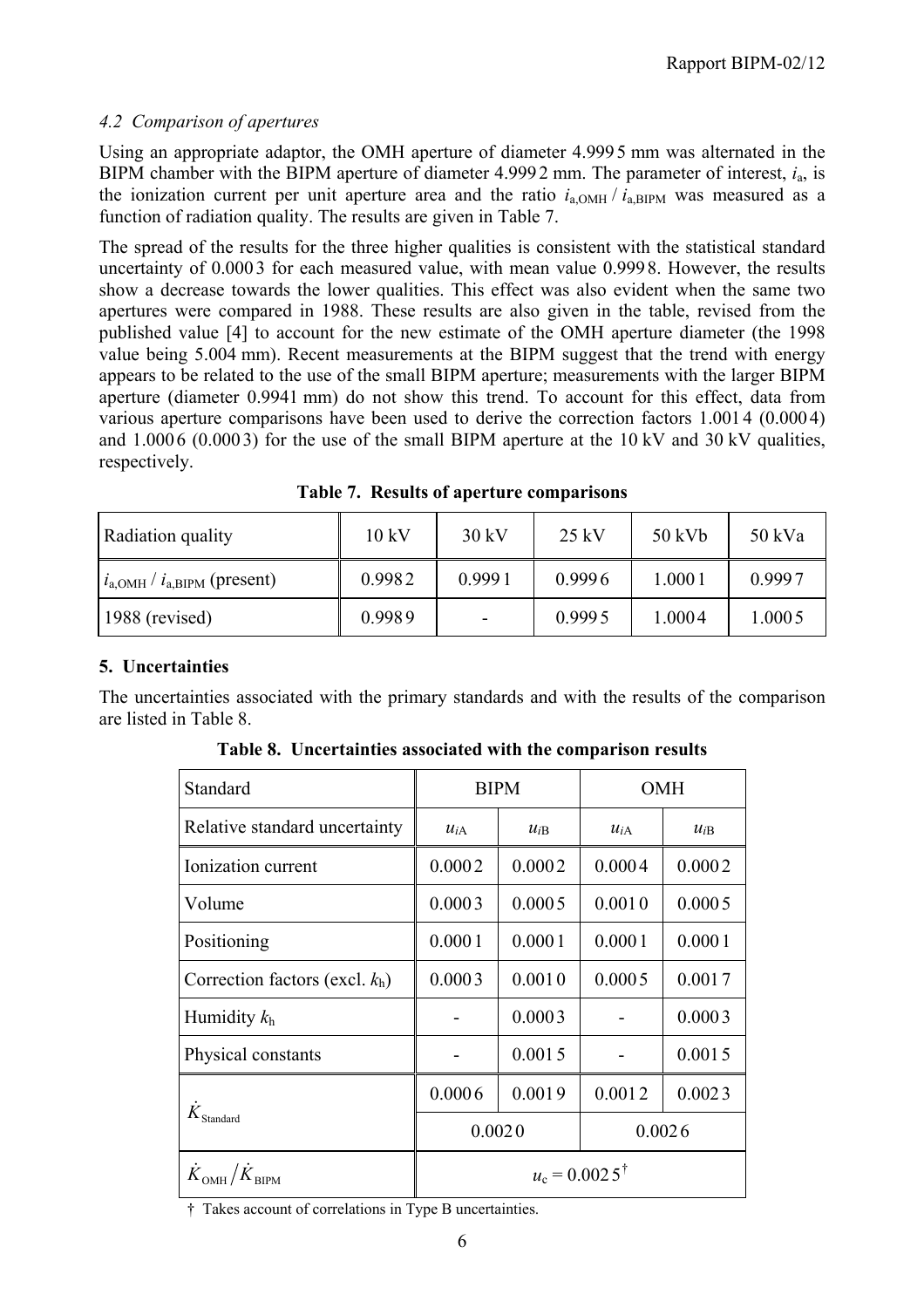The uncertainties associated with the measurement of the ionization current, with chamber positioning and with the attenuation and humidity corrections are those which apply to the measurements at the BIPM. These may be different from those in routine use for air-kerma rate determinations at the OMH. In particular, the air-attenuation correction at the OMH has a larger uncertainty.

The relative combined standard uncertainty  $u_c$  of the ratio  $\dot{K}_{OMH}/\dot{K}_{BIPM}$  takes into account correlations in the type B uncertainties associated with the determination of the ionization current, the humidity correction and the physical constants.

#### **6. Results and discussion**

The comparison results are given in bold in Table 9. General agreement at around  $1 \times 10^{-3}$  is observed, which is well within the combined standard uncertainty. There is evidence of a slight trend with radiation quality.

| Radiation quality                              | $10 \text{ kV}$ | $30 \text{ kV}$ | $25$ kV                          | 50 kVb   50 kVa |        |
|------------------------------------------------|-----------------|-----------------|----------------------------------|-----------------|--------|
| $\dot{K}_\mathrm{OMH} / \dot{K}_\mathrm{BIPM}$ | 0.9982          |                 | $0.9987 \mid 0.9991 \mid 0.9998$ |                 | 0.9996 |
| Previous result (1988)                         | 0.9973          |                 | 0.9994                           | 1.0010          | 1.0020 |
| <b>Present using Burns</b> [5]                 | 0.9970          |                 | $0.9974 \mid 0.9980$             | 0.9990          | 0.9991 |

**Table 9. Comparison results**

The present results are within around  $1 \times 10^{-3}$  of those obtained in the comparison of 1988 [4], also given in the table. Since that time, there have been changes in the OMH values for  $k_{\rm sc}$  and the OMH estimate of the aperture diameter (the same aperture was used but estimated at that time to be 5.004 mm in diameter). The recombination corrections used by both laboratories are also changed. However, these changes do not explain the small difference between the present results and those of 1988.

More recent values for the correction factors  $k_{\rm sc}$  and  $k_{\rm e}$  have been calculated by Burns [5] using the Monte Carlo code EGSnrc [6], both for the OMH and BIPM standards. The results of these calculations are given in Table 10, which includes values for a new correction factor  $k<sub>fl</sub>$  arising from the re-absorption of fluorescence radiation generated by the argon content of the air inside free-air chambers (this effect was to some extent included in the original measurement of  $k_{\rm sc}$ ). Differences between the new and old values can give rise to relative changes in the absolute airkerma rate determination of up to  $3 \times 10^{-3}$ . The net effect on the ratio of the OMH and BIPM standards is smaller, as indicated in the final row of Table 9, and arises mainly from the revised values for  $k_{\rm sc}$  for the BIPM standard. Inclusion of the Monte Carlo values for these correction factors does not explain the slight trend with radiation quality. It should be noted that the BIPM has not yet adopted Monte Carlo values, nor has the OMH in the case of  $k_{\text{fl}}$ .

A summary of the results of BIPM comparisons of air-kerma standards for low-energy x-rays, including the present comparison, is presented in Figure 1.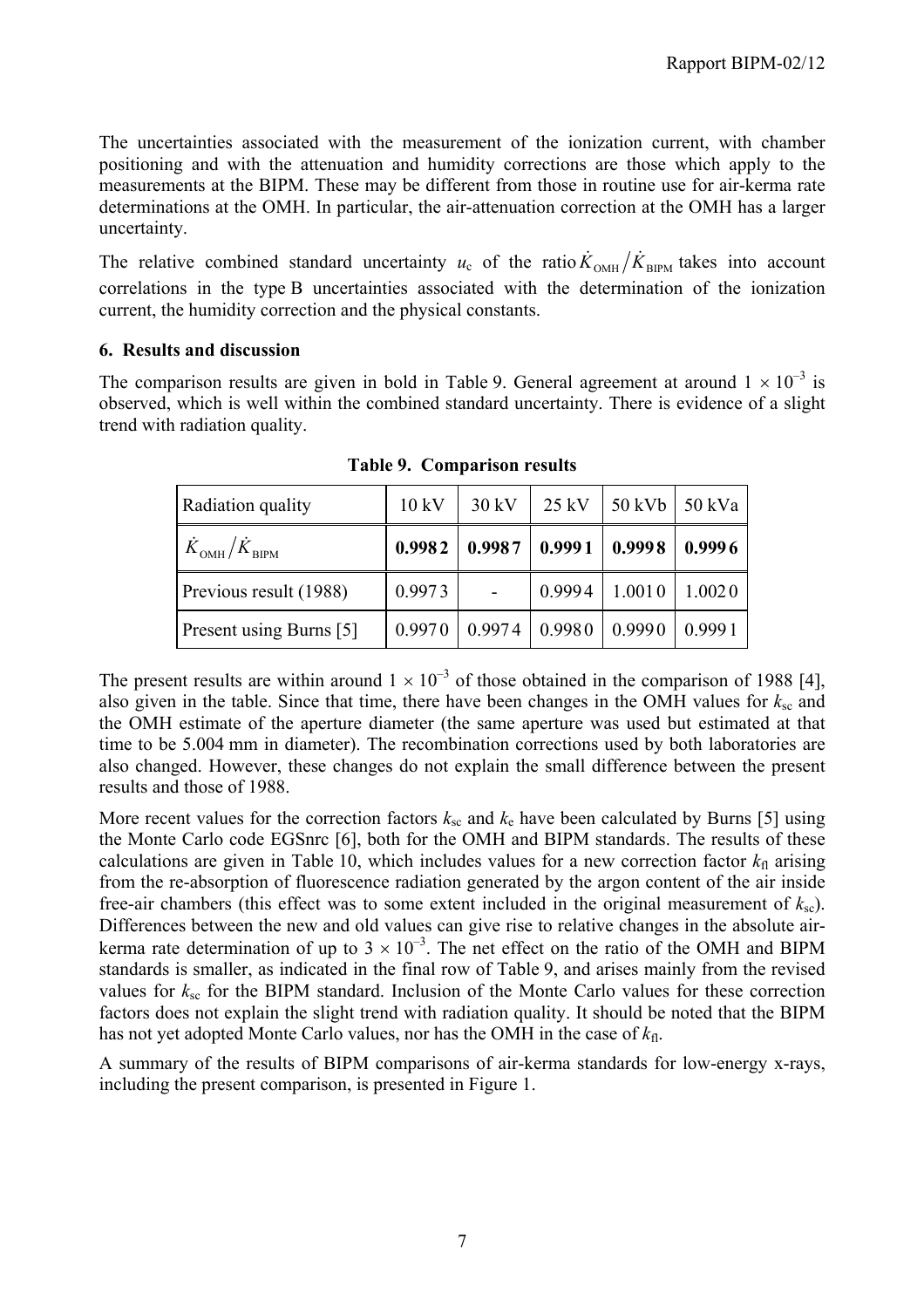| Radiation quality    | 10 kV  | 30 kV  | $25$ kV | 50 kVb | 50 kVa |
|----------------------|--------|--------|---------|--------|--------|
| <b>BIPM</b> standard |        |        |         |        |        |
| $k_{\rm e}$          | 1.0000 | 1.0000 | 1.0000  | 1.0000 | 1.0000 |
| $k_{\rm sc}$         | 0.9962 | 0.9973 | 0.9974  | 0.9978 | 0.9980 |
| $k_{\rm fl}$         | 0.9947 | 0.9966 | 0.9967  | 0.9978 | 0.9983 |
| OMH XE-3 standard    |        |        |         |        |        |
| $k_{\rm e}$          | 1.0000 | 1.0000 | 1.0000  | 1.0001 | 1.0003 |
| $k_{\rm sc}$         | 0.9970 | 0.9979 | 0.9980  | 0.9983 | 0.9985 |
| $k_{\rm fl}$         | 0.9951 | 0.9968 | 0.9970  | 0.9980 | 0.9985 |

**Table 10. Values for correction factors calculated by Burns [5]† .**

 $\dagger$  The type A uncertainties associated with the stated values are less than  $1 \times 10^{-4}$ . The type B uncertainties have yet to be evaluated rigorously, but approximate values are:  $5 \times 10^{-4}$  for  $k_{\text{sc}}$ ,  $7 \times 10^{-4}$  for  $k_{\text{fl}}$  and less than  $2 \times 10^{-4}$  for  $k_{\text{e}}$ .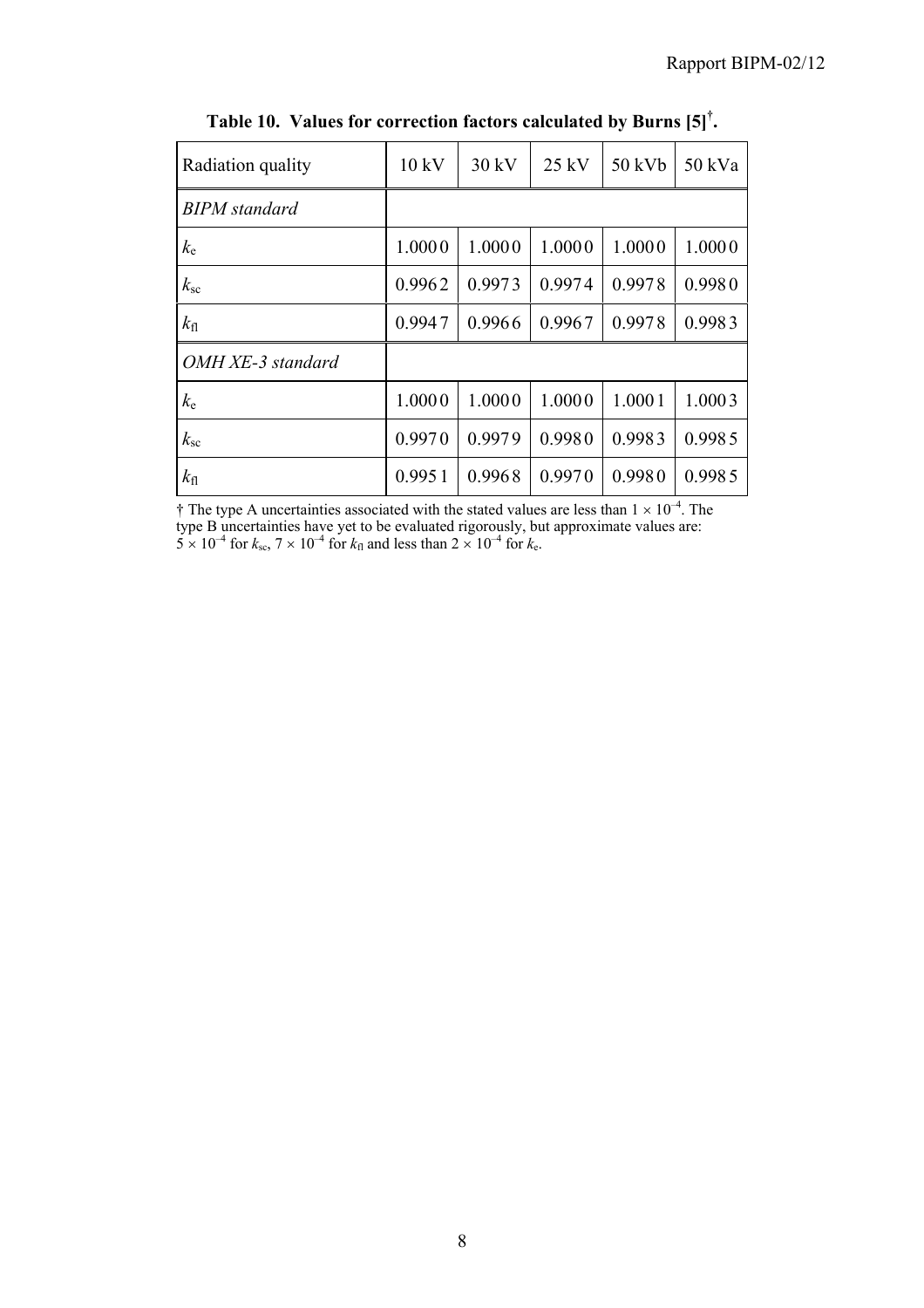## **References**

[1] BIPM, Qualités de rayonnement, CCEMRI(I), 1972, R15.

[2] BOUTILLON M., HENRY W.H. and LAMPERTI P.J., Comparison of exposure standards in the 10-50 kV x-ray region, *Metrologia*, 1969, **5**, 1-11.

[3] BOUTILLON M., Measurement conditions used for the calibration of ionization chambers at the BIPM, 1996, *Rapport BIPM*-96/1.

[4] PERROCHE A.M. AND JAKAB A., Comparison of the air kerma and exposure standards of the OMH and the BIPM for X rays (10 to 50 kV), *Rapport BIPM*-89/3.

[5] BURNS D.T., Free-air chamber correction factors for electron loss, photon scatter fluorescence and bremsstrahlung, 2001, CCRI(I)/01-36 rev.

[6] KAWRAKOW I AND ROGERS D W O, The EGSnrc code system: Monte Carlo simulation of electron and photon transport, *NRCC Report* PIRS-701 (National Research Council of Canada).